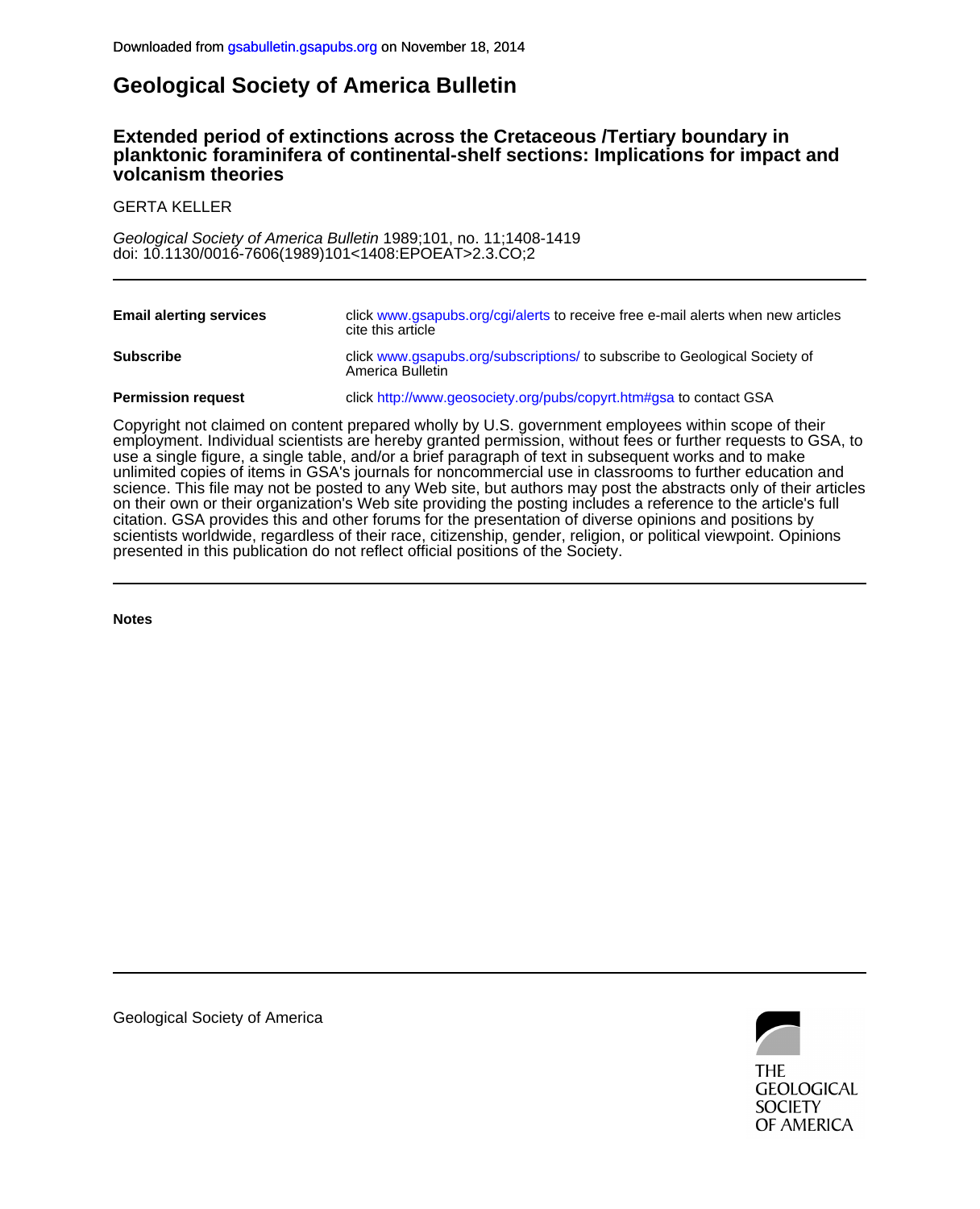# **Extended period of extinctions across the Cretaceous/Tertiary boundary in planktonic foraminifera of continental-shelf sections: Implications for impact and volcanism theories**

GERTA KELLER *Department of Geological and Geophysical Sciences, Princeton University, Princeton, New Jersey 08544* 

#### **ABSTRACT**

**The extinction of planktonic foraminiferal species across the Cretaceous/Tertiary (K/T) boundary has been examined in continentalshelf sections at El Kef, Tunisia, and Brazos River, Texas. These sections are considered to contain the most complete boundary transition record known to date. In both sections, an extended period of species extinctions spans from about 300,000 yr below to about 200,000-300,000 yr above the K/T boundary. Distinct episodes of accelerated extinctions occur below the boundary and about 50,000 yr above the boundary. At El Kef, only 26% of the species extinctions appear directly associated with the K/T boundary and iridium anomaly. At Brazos River, no species extinctions or measurable faunal changes appear directly associated with the K/T boundary and iridium anomaly. Species extinctions selectively affect large, ornate, tropical to subtropical species first and small, primitive, nonornate, subtropical to temperate species last. This pattern of species extinction is likely caused by increased ecological stresses as a result of a late Maastrichtian sea-level regression and global cooling. The extended period of species extinctions and absence of extinctions at the K/T boundary at Brazos River is not entirely compatible with either impact or volcanism theories. Perhaps, multiple unrelated causes should be considered, including a sea-level regression, global cooling, a K/T boundary impact of limited extent, and extensive volcanism.** 

#### **INTRODUCTION**

The impact hypothesis of Alvarez and others (1980) proposes that at the time of the Cretaceous/Tertiary (K/T) boundary, a large meteorite collided with the Earth, throwing up a massive dust cloud that blocked out sunlight for several weeks or months. This lead to the cessation of photosynthesis and the catastrophic destruction of life throughout the food chain. With the discovery of anomalously high iridium concentrations in the K/T boundary clay world-wide associated with shocked quartz minerals, primarily in land-based sections in the Western Interior (Bohor and others, 1984, 1985; Izett and Pillmore, 1985; Bohor and Izett, 1986), the impact hypothesis has gained wide acceptance especially among physicists, geophysicists, and astrophysicists.

A growing and vocal opposition, however, has pointed out alternative hypotheses, such as mantle degassing (McLean, 1985) or a period of volcanism (McLean, 1982; Carter and others, 1986; Officer and others,

1987) that similarly could account for these K/T boundary phenomena. These authors have suggested that a period of intense volcanism marked the K/T boundary transition. The volatile volcanic emissions would lead to intense acid rain and a reduction in the alkalinity of the surface oceans, global cooling, and ozone-layer depletion with consequent ultraviolet radiation (Officer and others, 1987). The major support for this theory comes from the massive Deccan Plateau basalts of India, which were deposited during the K/T transition.

It is important to note that alternative theories do not deny the possibility of a bolide impact; they question, however, whether the observed geochemical anomalies, shocked quartz, and particularly the mass extinction are best explained by such a catastrophic event.

Paleontologists have perhaps been most skeptical of the impact theory as the most likely scenario for the K/T boundary extinctions. Most fossil groups cannot support a scenario of catastrophic extinctions. Rather, a pattern of gradual extinctions emerges, suggesting a long-term changing environment beginning well below the K/T boundary and independent of the boundary event. For instance, although a large peak in abundance of fern spores is found at the K/T boundary in the Western Interior of North America, many species survived unscathed and few became extinct (Tschudy and Tschudy, 1986; Nichols and others, 1986). Moreover, floral studies of sections in Canada north of 65°-70° paleolatitude reveal no unusual abundance of fern spores at the K/T boundary that is marked by an iridium anomaly, but floral diversity declines beginning about 300,000-400,000 yr below the boundary (Sweet, 1988). Macrofossil experts appear divided on the question of catastrophic extinctions. For instance, Birkelund (1979) and Surlyk and Johansen (1984) have described a catastrophic pattern from Danish sections, whereas Ward and others (1986) and Jones and others (1987) have described a pattern of sharply declining diversity beginning several hundred thousand years below the K/T boundary in Spain and Alabama. The differences may be due to an incomplete sedimentary record in the Danish sections. Vertebrate paleontologists have long maintained that major dinosaur extinctions occurred well below the K/T boundary and are more likely to be related to climatic changes and habitat competition than to an extraterrestrial bolide impact (Van Valen and Sloan, 1977; Clemens, 1986; Padian and Clemens, 1985; Sloan and others, 1986; Brouwers and others, 1987). Microfossil specialists find that the nannoflora shows no major species extinctions at the K/T boundary, and most Cretaceous species are found well into the Tertiary.

Geological Society of America Bulletin, v. 101, p. 1408-1419, 8 figs., November 1989.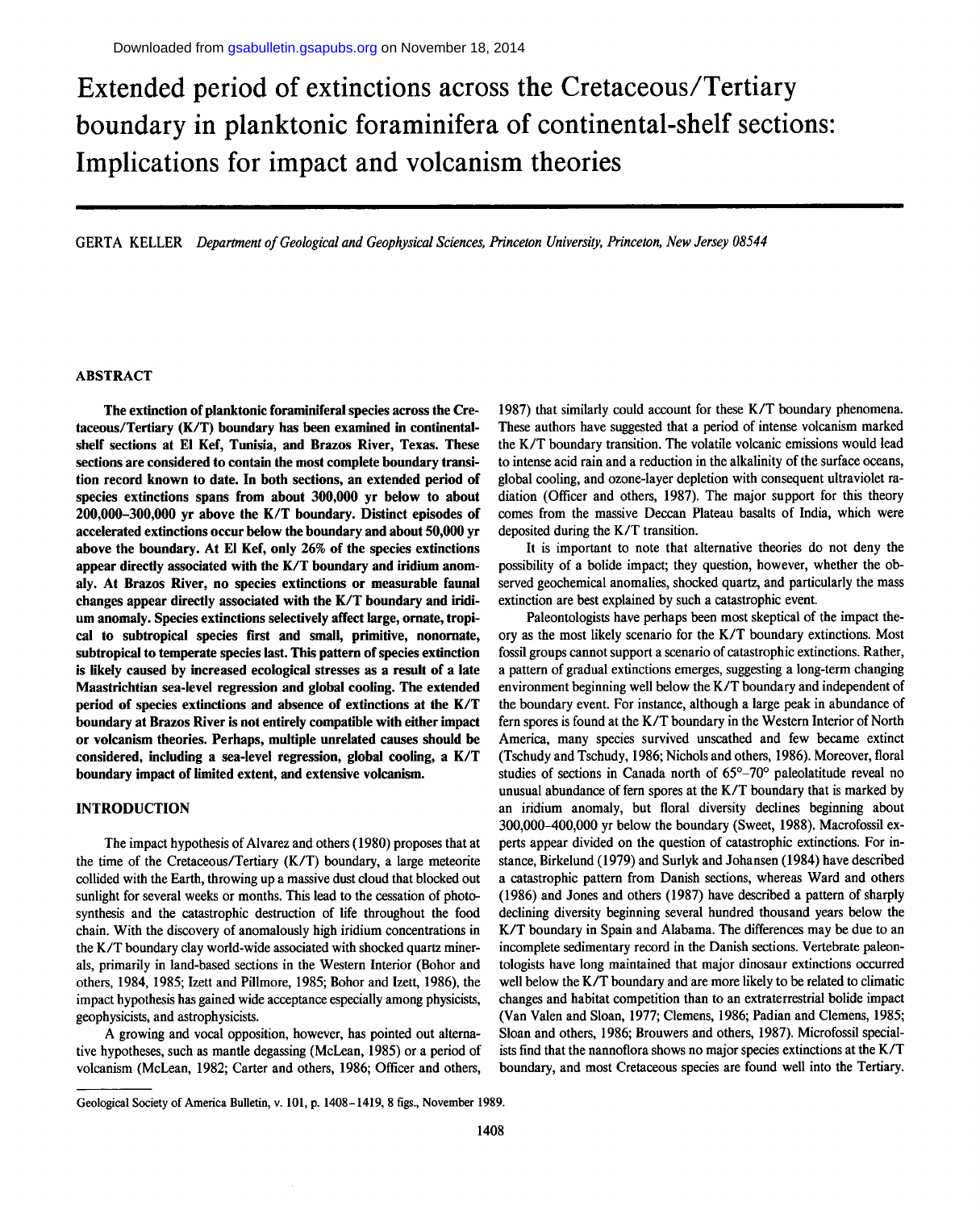Some workers interpret this record as a mass extinction at the K/T boundary with massive reworking of Cretaceous sediment into the early Paleocene (Thierstein, 1982; Jiang and Gartner, 1986), whereas others believe that many Cretaceous species survived well into the early Paleocene (Perch-Nielsen and others, 1982).

The strongest support for a catastrophic mass extinction in the marine realm has come from planktonic foraminifera (Smit, 1982; Smit and Romein, 1985), and it is these observations and interpretations that are addressed in this paper. Many earlier reports on the K/T boundary mass extinction are largely based on deep-sea sections that are now known to have hiatuses and/or highly condensed K/T boundary records (Perch-Nielsen and others, 1982). In contrast, relatively shallow marine sections such as El Kef, Tunisia, and Brazos River, Texas (Fig. 1), have higher sedimentation rates and therefore more complete K/T boundary records as evident in both nannofossil and planktonic foraminiferal stratigraphies (Perch-Nielsen and others, 1982; Smit, 1982; Jiang and Gartner, 1986; Keller, 1988a, 1989). This is evident in the presence of one additional planktonic foraminiferal zone (P0), which has not been found in any deep-sea sections, and in an extended sediment record of 2.5 m at El Kef for the succeeding *Globigerina eugubina* Zone (PIa), which in the deep sea is in most cases represented by a few centimeters only. High-resolution studies of El Kef and Brazos River sections provide new evidence that seriously questions interpretation of a catastrophic mass extinction at the K/T boundary in planktonic foraminifera.

The purpose of this report is to correlate and compare the species extinction patterns and relative species abundances of the Brazos River and El Kef sections in order to determine the rate and nature of species extinctions and to evaluate whether these extinction patterns are consistent with a global catastrophic effect such as a bolide impact or whether they are more compatible with the effects of local and/or global long-term environmental changes. The El Kef and Brazos River sections were chosen for this analysis because they contain the most complete K/T boundary record known to date (Perch-Nielsen and others, 1982; Smit, 1982; Jiang and Gartner, 1986) and their high resolution planktonic foraminferal stratigraphies have been recently published (Keller, 1988a, 1989). Moreover, these sections show astonishing differences in species extinction patterns as well as in the relative abundance of dominant species that have not been addressed previously.

The results of this study show an extended period of extinctions beginning below and ending above the K/T boundary. The actual number of species extinctions associated with the boundary event at El Kef is two-thirds smaller than that reported from the deep sea, and no species extinctions occur at the K/T boundary at Brazos River. The K/T boundary impact and volcanism theories are re-examined in the light of these findings.

#### MATERIALS **AND METHODS**

Samples were processed for foraminiferal analysis by standard micropaleontological techniques (Keller, 1986). Quantitative planktonic foraminiferal analyses were based on sample counts of 300-500 individuals of the size fraction >63  $\mu$ m. The remaining sample was carefully scanned for rare species. The small size fraction was chosen because it best represents planktonic foraminiferal populations during the late Maastrichtian and early Paleocene (Keller, 1988a). All specimens were identified and mounted on microslides as a permanent record. Species abundance data are published in Keller (1988a, 1989).

Samples from the El Kef section were examined at 20-cm intervals for the uppermost Maastrichtian, at 5-cm intervals for the first 1.9 m of the Tertiary, and at 20- to 50-cm intervals upsection. Preservation is good,

although Tertiary planktonic foraminiferal shells are recrystallized. The ranges of species for El Kef were discussed earlier in Keller (1988a) and are illustrated in Figure 2. Examination of an additional two samples at the K/T boundary and re-examination of earlier samples have resulted in modification of some species ranges in the present study. Samples from the Brazos River core were examined at 2.5- to 5-cm intervals for the uppermost Maastrichtian through lowermost Tertiary Subzone Pla and thereafter at 10- to 20-cm intervals upsection. The ranges of species and their relative abundances are duplicated in two nearby outcrop sections (Keller, 1989). Preservation of foraminifers is excellent, with no recrystallization of test calcite apparent.

#### **LITHOLOGY**

At El Kef, the K/T boundary is in the El Haria Formation. The upper Maastrichtian sedimentary rocks consist of a white-gray clayey marl with about  $40\%$  CaCO<sub>3</sub>. Overlying this unit is a 50-cm-thick black boundary clay with an average of  $5\%$  CaCO<sub>3</sub>. The K/T boundary is at the base of the black clay, which is marked by a 1- to 3-mm-thick rust-colored ferruginous layer. This layer contains less than  $1\%$  CaCO<sub>3</sub>, a maximum in TOC of 4.8% (Keller and Lindinger, 1989), and anomalously high Ir and Os values (Kuslys and Krahenbuhl, 1983).

Nearly 50 cm of dark gray clays with slightly higher  $CaCO<sub>3</sub>$  (~4-7%) overlie the black clay layer. The dark gray clays grade upward into a gray clay-rich shale. The first significant post-K/T boundary increase in  $CaCO<sub>3</sub>$  (from 6% to 16%) occurs in this shale at 1.6 m above the boundary. The clay-rich shales grade into white-gray clayey marl accompanied by a rapid increase in  $CaCO<sub>3</sub>$  from 20% to 40% between 2.5 and 3 m above the K/T boundary.

The Brazos River core was taken using a mobile drilling rig in a small tributary of the Brazos River informally known as "Cottonmouth Creek" about a half mile upstream from its intersection with the Brazos River, at a locality known as "Brazos-3" of Hansen and others (1984). The upper Maastrichtian Corsicana Formation consists of a gray marl with about 8%-10% CaCO<sub>3</sub>. The Paleocene Kincaid Formation consists of calcareous clay with variable carbonate content. A distinct lithologic break occurs about 90 cm above the K/T boundary. This interval is marked by abund-



**Figure 1. Locations of El Kef, Tunisia, and Brazos River, Texas, at K/T boundary time. Paleodepositions of continents based on the computer program Terra Mobilis by Scotese.**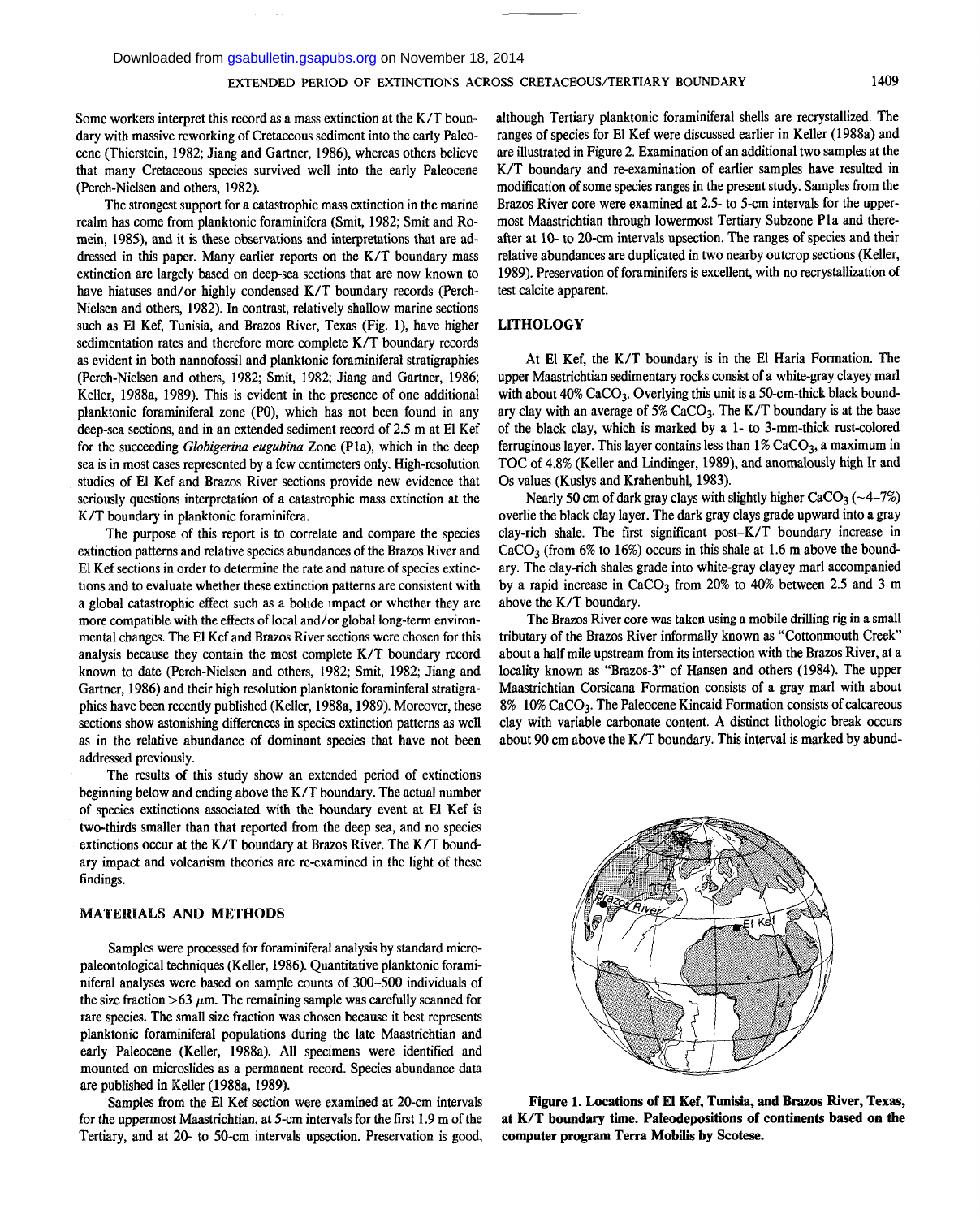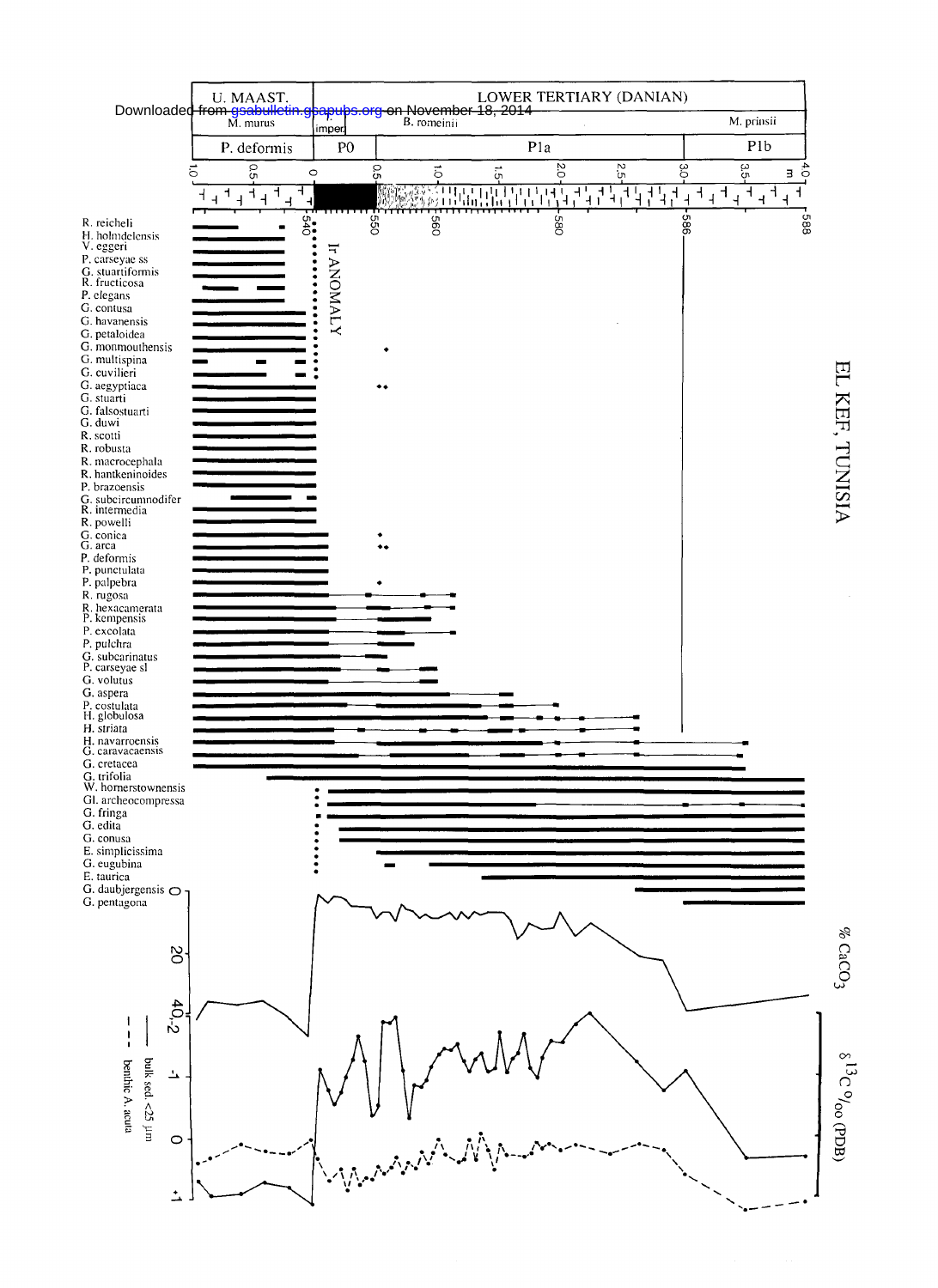## **EXTENDED PERIOD OF EXTINCTIONS ACROSS CRETACEOUS/TERTIARY BOUNDARY EXTENDED PERIOD OF EXTINCTIONS ACROSS CRETACEOUS/TERTIARY BOUNDARY**

**Figure 2. Species ranges of planktonic foraminifera, percent**   $CaCO<sub>3</sub>$  and  $\delta^{13}$ C isotopic data of bulk sediment (<25  $\mu$ m) and benthic **foraminifer** *Anomalinoides acuta* **(from Keller and Lindinger, 1989) across the K/T boundary at El Kef, Tunisia. Thick lines mark actual occurrence of species; thin connecting lines indicate proposed range in the lower Tertiary. Diamonds indicate reworked specimens. Dotted line marks position of K/T boundary and Ir anomaly.** 

ant sand grains and glauconite and marks a distinct faunal break indicating a short hiatus.

In all Brazos River sections, a distinct lithologic layer of variable thickness consisting of rippled sandstone, siltstone, and gray clay is sandwiched between the Corsicana Formation and the overlying Kincaid Formation. A scoured surface marks the base of this layer and indicates downward erosion. In the Brazos core, this layer is only 12 cm thick. Bourgeois and others (1988) interpreted this lithologic unit as deposited by a tsunami wave generated by a K/T boundary bolide impact. This interpretation is not supported by planktonic foraminiferal and nannofossil biostratigraphies, which place the K/T boundary 17-20 cm above the top of the tsunami bed coincident with the upper iridium peak of Asaro and others (1982) (Jiang and Gartner, 1986; Keller, 1989). Placement of the K/T boundary as defined by the first appearance of Tertiary microfossils is supported by recent stable isotope analysis, which shows the characteristic K/T boundary negative  $\delta^{13}$ C excursion beginning at this interval (Barrera and Keller, 1989). The tsunami bed of Bourgeois and others (1988) therefore does not represent the K/T boundary impact event. The variable thickness of this bed suggests a localized event perhaps related to the late Maastrichtian sea-level regression.

#### **BIOSTRATIGRAPHY**

The planktonic foraminiferal biostratigraphy of the El Kef and Brazos River sections has been discussed previously by Salaj (1973), Smit (1982), Brinkhuis and Zachariasse (1988), and Keller (1988a, 1989), and the nannofossil biostratigraphy has been discussed by Perch-Nielsen (1979), Perch-Nielsen and others (1982), and Jiang and Gartner (1986). Therefore, only a brief discussion is given herein.

Benthic foraminifera and ostracods indicate that at K/T boundary time, El Kef was located in upper-slope to outer-shelf depth (250-350 m) on the North African margin of the Tethyan Seaway (Peypouquet and others, 1986; Keller, 1988b). The Brazos River section was deposited in the marginal Gulf of Mexico at middle- to outer-shelf depths (100-150 m) (Fig. 1). The Late Cretaceous index fossil *Abathomphalus mayaroensis* is not present in these relatively shallow marine sections. Therefore, the *Pseudotextalaria deformis* Zone has been named to mark the Upper Cretaceous (Keller, 1988a). The K/T boundary in deep-sea sections is generally defined by the simultaneous last appearance of nearly all Cretaceous species. In the two continental-shelf sections discussed herein, species extinctions are not simultaneous. Therefore, the K/T boundary has been placed at the first appearance of Tertiary species. The nannofossil K/T boundary coincides with the foraminiferal boundary. In both El Kef and Brazos River sections, the microfossil K/T boundary is closely associated with an iridium anomaly (Kuslys and Krahenbuhl, 1983; Ganapathy and others, 1981; Asaro and others, 1982).

The lower Danian at El Kef and Brazos River has greater and more continuous sedimentation than in any other known K/T boundary sections. In both sections, the earliest Tertiary planktonic foraminiferal Zone P0 is present and represented by 50 cm at El Kef and 25 cm in the Brazos River cored section. Jiang and Gartner (1986) defined a new earliest Tertiary nannofossil Subzone *Thoracosphaera imperforate* corresponding to the lower two-thirds of Zone P0. The succeeding planktonic foraminiferal Subzone Pla (*Globigerina eugubina)* is represented by 2.5 m of sediment at El Kef and 65 cm in the Brazos core, where this subzone is truncated by a short hiatus. Subzone Pla ranges from the first appearance (FA) of *Globigerina eugubina* to the FA of *Globigerina taurica,* which is usually associated with the FA of *G. pentagona* and *G. hemisphaerica*  (Keller, 1988a). The nannofossil Subzone *Biscutum romeinii* corresponds to this interval (Perch-Nielsen, 1979; Perch-Nielsen and others, 1982; Jiang and Gartner, 1986).

In deep-sea sections, Zone P0 has never been observed, and Subzone Pla is rarely present and then only as a few centimeters of sediment. The absence or near absence of sedimentation in the deep sea is caused by a sharp drop in surface paleoproductivity beginning at K/T boundary time as indicated by the  $\delta^{13}$ C record (Arthur and others, 1987; Keller and Lindinger, 1989). Carbonate dissolution at depth further reduced sedimentation. In shallow continental-shelf sections, carbonate dissolution is negligible, resulting in preservation of the K/T boundary record.

#### **MAGNETOSTRATIGRAPHY**

Magnetostratigraphy obtained for the Brazos core (W. Gose, 1987, written commun.) indicates the presence of a continuous sedimentation record from the late Maastrichtian Chron C30R to the early Paleocene Chron C28R. Estimates for rates of species extinctions and sediment accumulation have been calculated based on bio- and magnetostratigraphic data. Ages for polarity zones are based on Berggren and others (1985).

In the Brazos core, the top of Chron C29R corresponds to the Subzone (SZ) Pla/Plb boundary in agreement with Berggren and others (1985); however, owing to a short hiatus at this interval, the top of Chron C29R may fall within the lower part of Subzone Plb. Berggren and others (1985) estimated the K/T boundary at 66.4 Ma and date the top of Chron C29R at 66.17 Ma, or 230,000 yr after the K/T boundary. The duration of Zone P0 is 50,000 yr, based on the first-appearance datum of *G. eugubina* at 66.35 Ma (Berggren and others, 1985), and Subzone Pla spans 180,000 yr. Faunal correlations of El Kef with the Brazos core indicate that about 80,000 yr is missing from the top of Subzone Pla in the latter section.

Sediment accumulation rates at El Kef are estimated at 1 cm/1,000 yr during Zone P0 and 1.4 cm/1,000 yr during Subzone Pla. These sedimentation rates are significantly higher than at Brazos River, where sedimentation averages 0.4 cm/1,000 yr for the same interval. The higher sedimentation rates at El Kef suggest proximity to shore and greater input of terriginous material than at Brazos River.

In the uppermost Maastrichtian, the tsuanami bed of Bourgeois and others (1988) rests on a scoured surface 20 cm below the K/T boundary. This indicates a hiatus or disconformity. Magnetostratigraphy permits an estimate of this hiatus. The sediment accumulation rate for Chron C30N is 0.4 cm/1,000 yr. If it is assumed that the sedimentation rate remained constant to the K/T boundary, an assumption justified by the relatively constant carbonate sedimentation, then approximately 295,000 yr is missing at the base of the tsunami bed.

#### **K/T BOUNDARY EXTINCTION PATTERN**

#### **El Kef, Tunisia**

Planktonic foraminiferal species at El Kef show a K/T boundary extinction pattern beginning 25 cm below and ending well above the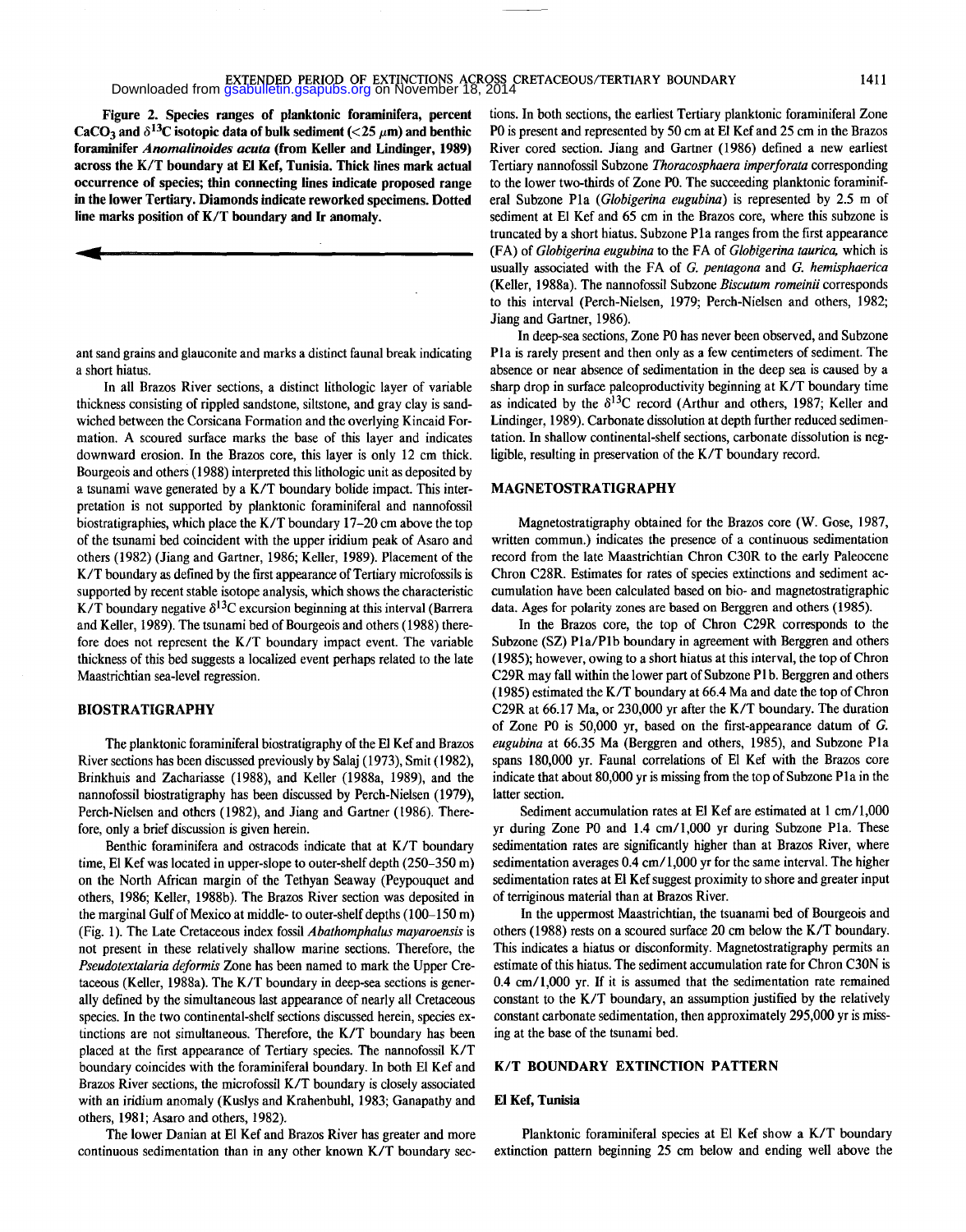position of K/T boundary and Ir anomaly. Figure 3. Relative percent abundance of dominant planktonic foraminifera across the K/T boundary at El Kef, Tunisia. Dotted line marks

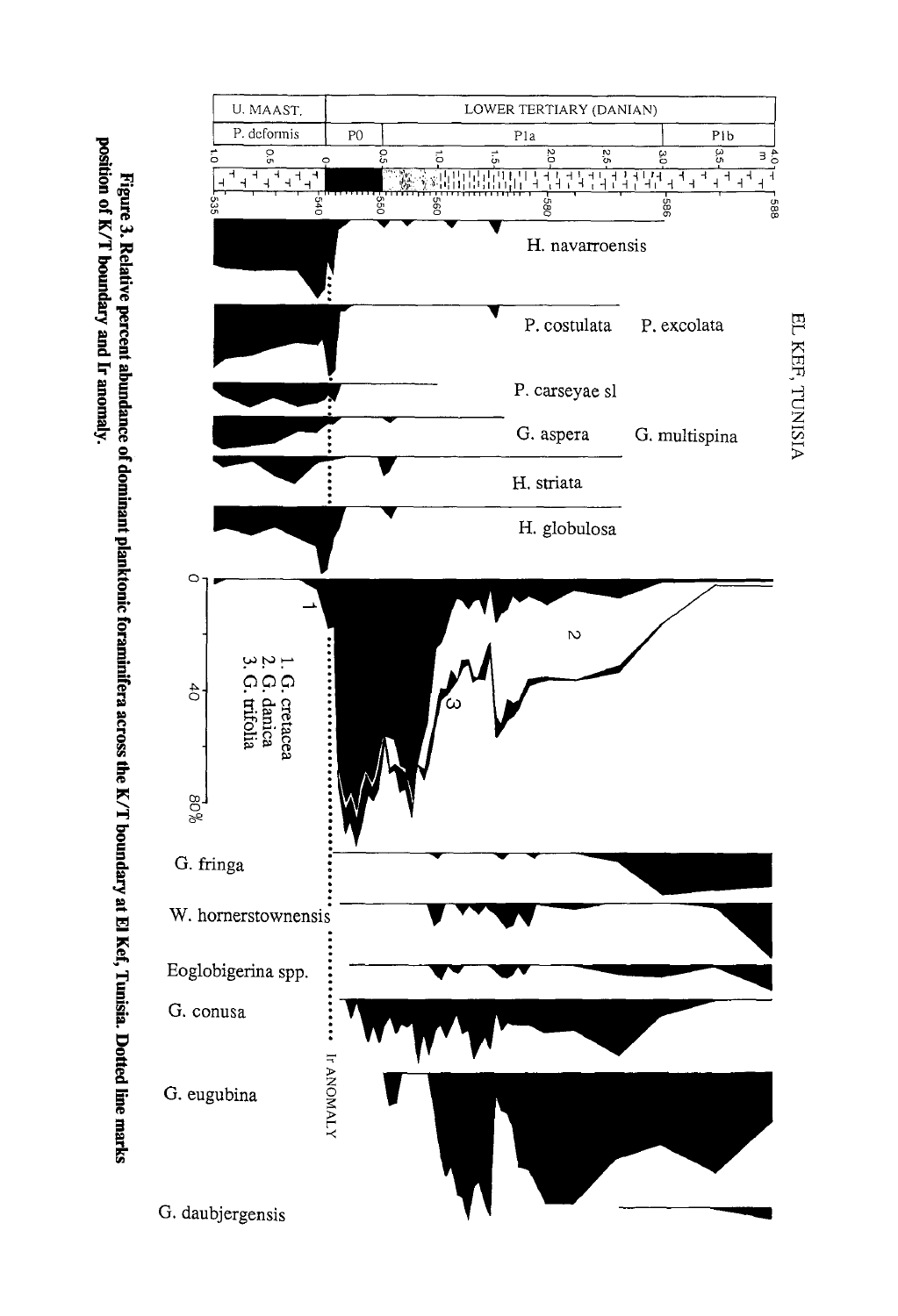$%$  CaCO<sub>3</sub> **BRAZOS - CORE, TEXAS** 286 LOWER TERTIARY (DANIAN)  $\overline{\overline{\mathcal{O}}}$ dld  $\circ$ HIATUS<br>80,000 yrs 075 267 Pla 0.50 261  $\mathsf{P}0$ C<sub>29R</sub> HIATUS<br>290,000 yrs P. deformis U. MAAST. ZON<br>S W. hornerstownensis<br>Globasuca sp  $20^{\circ}$ monmouthensis  $G. comas  
\nG. edita  
\n $G. doubjergensis$   
\n $G. riioculinoides$   
\n $E. aurica$   
\n $G. pentagona$$  $\overline{40}$ H. navarroensis<br>G. caravacaensis<br>H. globulosa<br>G. creacea<br>G. trifolia  $\overline{O}$ . multispina<br>. macrocephala<br>. subcarinatus . pulchra<br>. americana<br>. hexacamerata<br>. voluus<br>. carseyae sl<br>. aspera . simplicissima<br>i. eugubina  $G. dwi$ <br>
P. elegans<br>
P. brazoensis<br>
P. brazoensis<br>
C. reicheli<br>
G. segyptiaa<br>  $R$ , segyptiaa<br>  $G$ , area<br>  $G$ , area<br>  $G$ , area<br>  $G$ , area<br>  $G$ , area<br>  $G$ , area<br>  $G$ , area<br>  $G$ , area<br>  $G$ , area<br>  $G$ , area<br>  $G$ , area<br>  $G$ , ar . stuarti<br>. conica<br>. carseyae ss<br>. powelli punctulata<br>palpebra deformis  ${\rm fringa}$ ต่ต่ต่  $\vec{E}$ نہ റ്ച ယ် (၁ غەن Ġ  $\vec{C}$ உங்க்கு ല്്ല്

Figure 4. Species ranges of planktonic foraminifera and percent CaCO<sub>3</sub> across the K/T boundary in a cored section at Brazos River, Texas. Thick lines mark actual occurrence of species; thin connecting lines indicate proposed range in the lower Tertiary. Dotted line marks position of K/T boundary. Wavy lines mark short hiatuses at the P1a/P1b Subzone boundary (~80,000 yr) and at the base of the tsunami bed (295,000 yr) of Bourgeois and others (1988). Paleomagnetic data from W. Gose (1987, written commun.).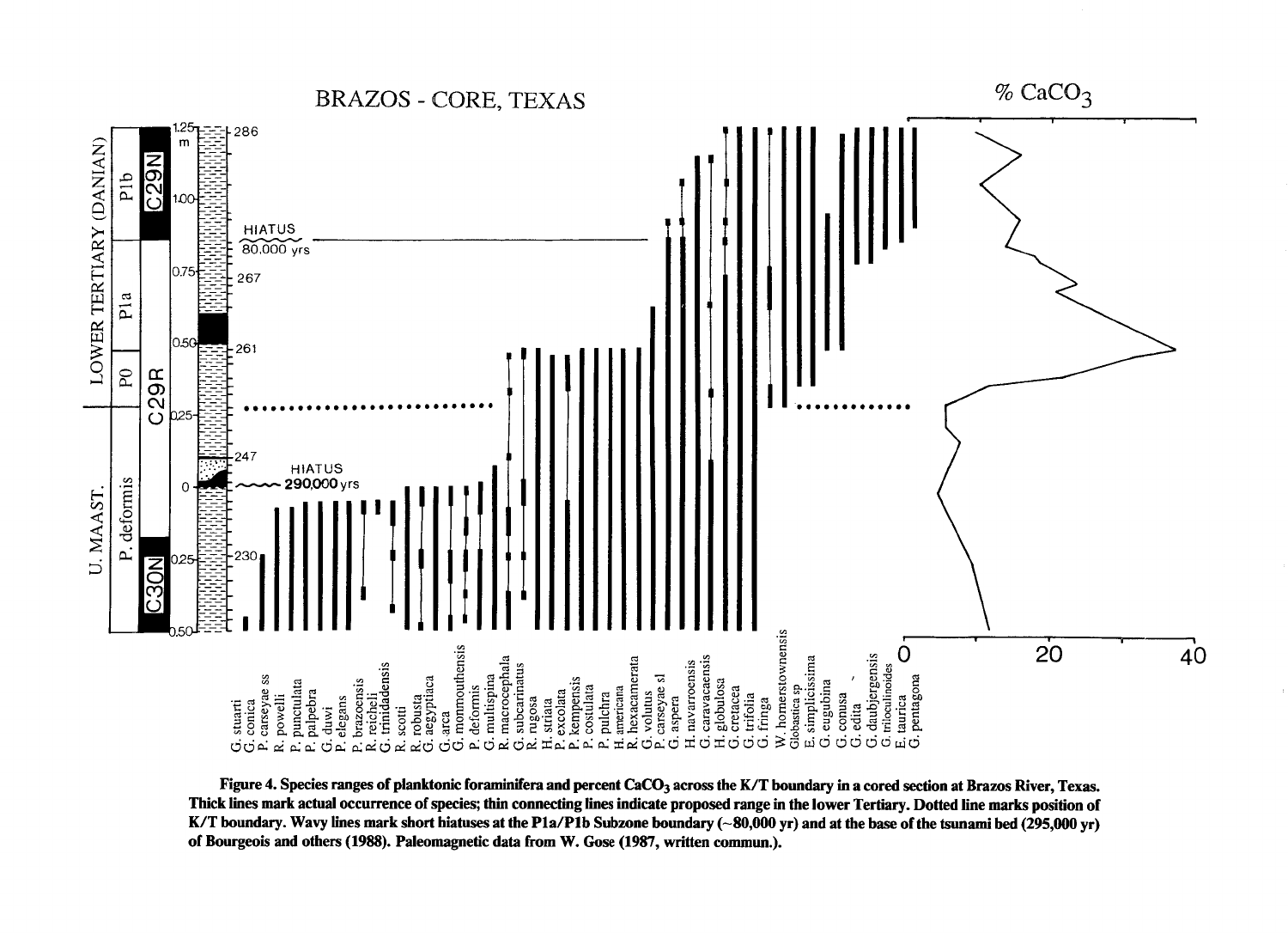boundary (Fig. 2). Thirteen species or 29% disappear at 25 cm (7 species) and 7 cm (6 species) below the K/T boundary. Twelve species extinctions or 26% coincide with the K/T boundary, and 5 species (11%) disappear 15 cm above the boundary. Of the remaining Cretaceous species, eight are sporadically present through the black boundary clay and disappear in the basal part of Subzone P1a. The remaining eight Cretaceous species are considered K/T boundary survivors; six of these die out gradually during Subzones P1a and basal P1b. Two species, *Guembelitria cretacea* and *G*. *trifolia,* survive longer and give rise to many new Tertiary species (for example, *Globoconusa conusa, G. daubjergensis, Woodringina hornerstownensis)* (D'Hondt and Keller, 1987).

This extended pattern of species extinctions implies prolonged adverse environmental conditions beginning in the late Maastrichtian and continuing into the early Paleocene. Such an extinction pattern is not compatible with the hypothesized catastrophic effects of a single large K/T boundary bolide impact.

Foraminiferal workers generally have considered the presence of Cretaceous species, except for *Guembelitria cretacea,* in lower Tertiary deposits as a result of reworking from older sediments. The continued presence of many Cretaceous species in lower Paleocene sedimentary rocks of both El Kef and Brazos River sections strongly suggests, however, that many species survived the boundary event. Occasional reworked species are a common occurrence among microfossils of any age. They can generally be recognized by their anomalous age, isolated occurrence, discoloration, and poor preservation as compared to the *in situ* fauna. In the El Kef section, reworked specimens were found particularly in samples 551, 552, 571, and 572. Species considered to be Cretaceous survivors (*Heterohelix globulosa, H. striata, H. navarroensis, Globigerinelloides aspera, Pseudo-* guembelina costulata, Globotruncanella caravacaensis, Guembelitria *cretacea, G. trifolia)* are as persistently present and as well preserved as the *in situ* Tertiary fauna. Moreover, there is a distinct dwarfing among these species above the K/T boundary, suggesting a stressed environment as also observed by Brinkhuis and Zachariasse (1988). Reworked Cretaceous specimens of *Heterohelix* in samples 571 and 572 are larger by a magnitude of two to three. Stressed conditions in the early Tertiary marine environment are also indicated by the generally low but fluctuating  $\delta^{13}C$ values, which indicate low marine productivity at this time (Fig. 2).

The eight species that disappear at the top of Zone PO or the base of Subzone Pla were earlier considered as possibly reworked (Keller, 1988a). The same species group, however, is also present through Zone PO in the Brazos core. This suggests that these species also survived the K/T boundary event.

A clue to ancient environments can be obtained from the relative abundance of dominant species. Figure 3 illustrates the dominant species at El Kef. It is interesting that all the species that were dominant during the Late Cretaceous survived well into the early Tertiary  $(-230,000 \text{ yr})$ . Their abundance, however, is drastically reduced immediately after the K/T boundary event. In contrast, the Cretaceous species *Guembelitria cretacea*  dominates the assemblage after the K/T boundary. Evolution of early Tertiary species is rapid, and their rise to dominance coincides with the decline of *G. cretacea.* 

The Cretaceous survivors are generally small, of primitive morphology, and with little surface ornamentation (heterohelicids, pseudoguembelinids, guembelinids, globigerinellids). In these aspects, they are similar to the evolving Tertiary fauna. Oxygen isotopic ranking of species indicates that the Cretaceous survivors are largely surface-water dwellers. In contrast, the larger, more complex species that became extinct at or below the K/T boundary (globotruncanids, racemiguembelinids, planoglobulinids) are largely deeper-water dwellers (Boersma and Shackleton, 1981; G.



**Figure 5. Relative percent abundance of dominant planktonic foraminifera across the K/T boundary in a Brazos River, Texas, cored section. Dotted line marks position of K/T boundary. Paleomagnetic data from W. Gose (1987, written commun.).**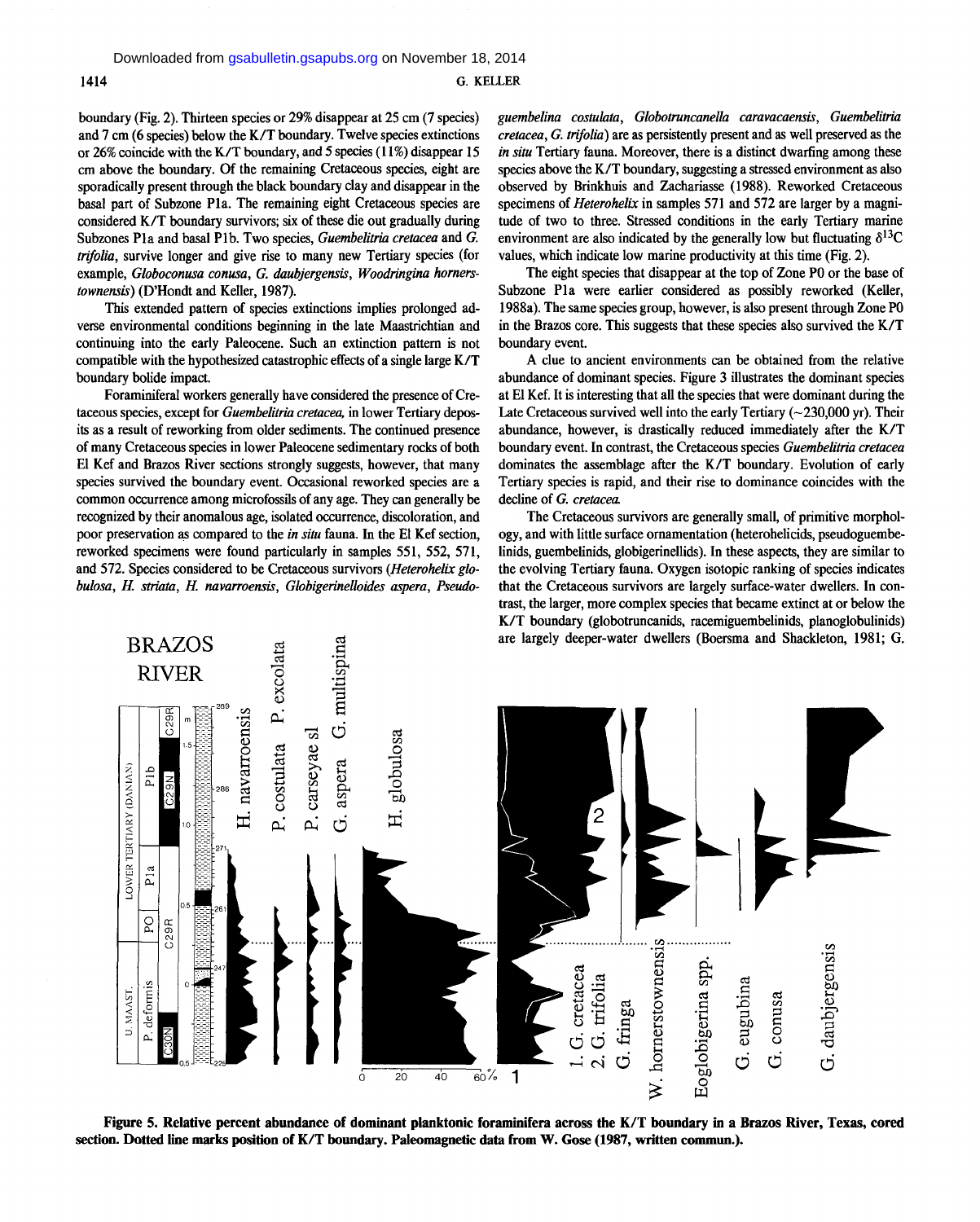Keller and H. R. Thierstein, unpub. data). This suggests a progressive systematic disruption of habitats with pre-K/T boundary extinctions unrelated to a boundary event.

Geochemical data from El Kef indicate a sudden change at the K/T boundary, expressed by an iridium anomaly (Kuslys and Krahenbuhl, 1983) and a sudden drop in percent CaCO<sub>3</sub> and  $\delta^{13}$ C values (Fig. 2), the latter implying a drastic reduction in surface-water productivity. Pre- K/Tboundary extinctions, however, imply changing adverse environmental conditions already, preceding the boundary event. What environmental conditions could have caused these pre-boundary conditions? At this time, there is no evidence for multiple impacts or prolonged volcanic activity at El Kef, although neither can be ruled out as a possible ultimate cause. There is evidence, however, for a sea-level regression (Peypouquet and others, 1986; Keller, 1988b; Brinkhuis and Zachariasse, 1988) and a change in the structure of the water column as indicated by stable-isotope data (Keller and Lindinger, 1989).

Stable-isotope data from El Kef show a change in  $\delta^{18}O$  beginning about 60-80 cm below the K/T boundary. Below this interval, there is an average difference of  $1.8\%$  between benthic and planktonic  $\delta^{18}O$  signals; this differnce decreases to an average  $0.6\%$ <sub>00</sub> in the uppermost Maastrichtian. The decrease is primarily due to more negative benthic  $\delta^{18}O$  values. A similar upper Maastrichtian converging trend associated with cooler temperatures was observed at Deep Sea Drilling Project Sites 689, 690, and Seymour Island in the high-latitude South Pacific (Stott and Kennett, 1988; Barrera and Huber, 1989). These data suggest a global climatic change. At El Kef, the bottom-water warming may have been caused by the sea-level drop coupled with production of warm saline bottom water (Brass and others, 1982) at low latitudes. These conditions may have caused the species extinctions prior to the K/T boundary event that is indicated by both geochemical anomalies and faunal changes. Environmental conditions in the Brazos River region, however, appear to have been significantly different.

#### **Brazos River, Texas**

The Brazos River cored section is most remarkable in that no species extinctions are directly associated with the K/T boundary event (Fig. 4). Instead, two phases of accelerated species extinctions are apparent, the first about 30 cm below the K/T boundary and just below the tsunami bed of Bourgeois and others (1988) and the second 25 cm above the boundary. Many of these species disappear earlier in the Brazos River region than at El Kef and are therefore considered local disappearances. Nevertheless, the two phases of accelerated species extinctions are present in both regions and are therefore considered to represent global events as discussed below. In the first extinction phase, nearly half (46%) of the species disappear; 9 species disappear at 5 and 10 cm below the base of the tsunami bed, and 7 species disappear at the scoured base. This extinction phase correlates to near the base of paleomagnetic anomaly C29R (Fig. 4), which is 340,000 yr below the K/T boundary (Berggren and others, 1985). As noted earlier, a hiatus ( $\sim$ 295,000 yr) is present at the base of the tsunami bed. This



**Figure 6. Comparison of planktonic foraminiferal species ranges across the K/T boundary at El Kef (dashed lines) and Brazos River (solid lines).**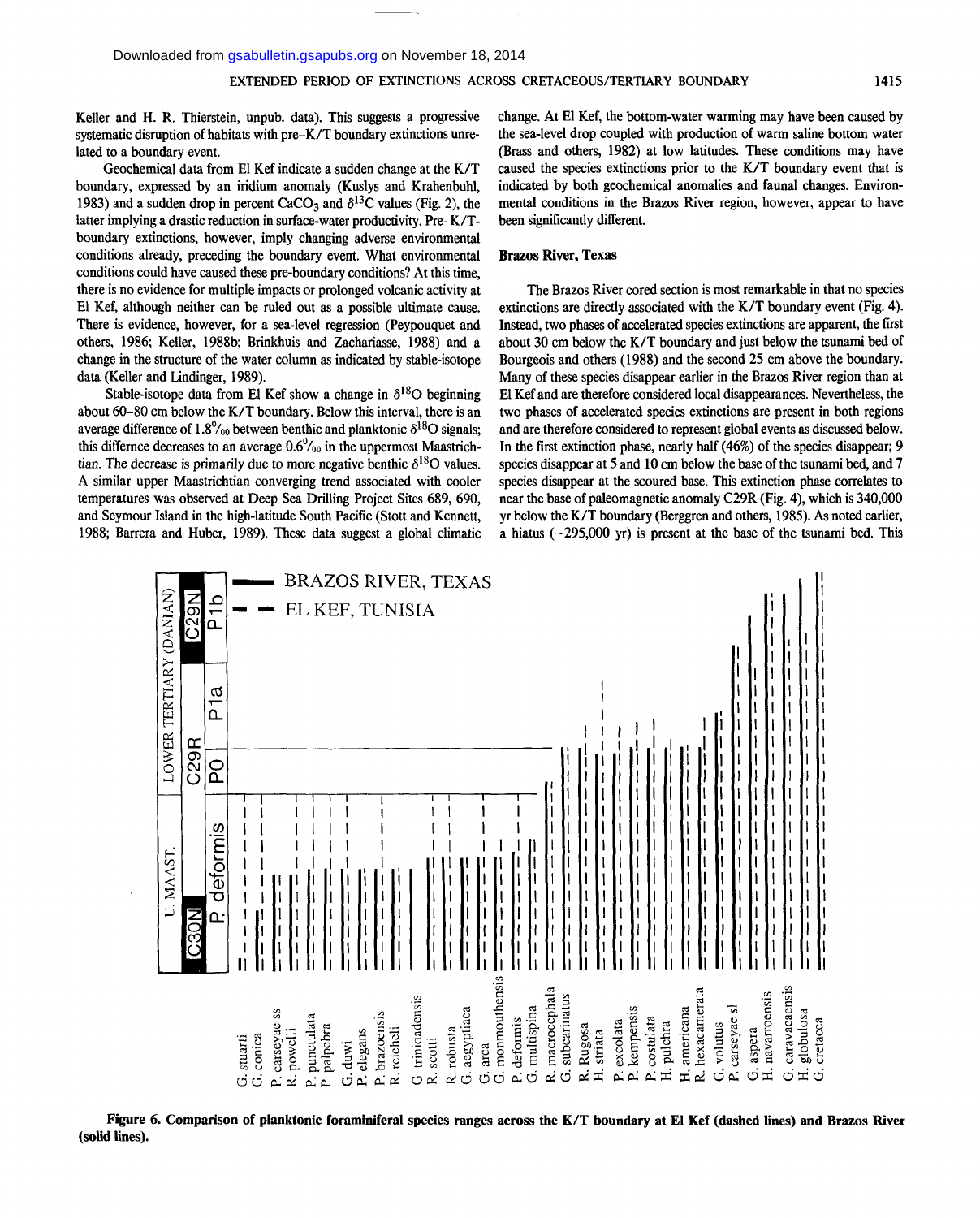suggests that the first extinction phase may have occurred much more gradually than implied by Figure 4. The second extinction phase occurs near the PO/Pla Zone boundary about 25 cm, or 50,000 yr, above the K/T boundary (Fig. 4). Eleven Cretaceous species disappear at this level. Seven Cretaceous species survive longer; five of these gradually become extinct during Subzones Pla or base Plb, whereas *Guembelitria cretacea*  and *G. trifolia* range higher upsection, similar to El Kef (Fig. 4).

It has been suggested that the K/T boundary based on the first appearance of Tertiary species is misplaced in the Brazos River section and that its position should be at the first extinction phase and at the tsunami bed of Bourgeois and others (1988). By this interpretation, the 17-20 cm of sediment between the top of the tsunami bed and the first appearance of Tertiary species is the result of settling from the water column after the





**Figure 7. Percent species extinct and relative percent Cretaceous population (individuals) extinct across the K/T boundary at El Kef, Tunisia. Black pattern marks percent abundance of Cretaceous species excluding** *Guembelitria cretacea,* **which is marked by dotted pattern. Dotted line marks K/T boundary and Ir anomaly.** 

tsunami event, and the dwarfed Cretaceous survivors are a result of size sorting of redeposited sediment. This scenario appears unlikely for the following reasons. (1) There is no grain size sorting apparent in the sediment above the tsunami bed. (2) The sharp iridium anomaly that coincides with the K/T boundary as defined by microfossils cannot be explained by settling from the water column. (3) A major negative excursion of nearly  $3\%$  in  $\delta^{13}$ C begins at the K/T boundary as defined by the first appearance of Tertiary planktonic foraminifera. This  $\delta^{13}C$  excursion defines the K/T boundary in virtually all, sections world-wide (Zachos and Arthur, 1986). (4). The Cretaceous survivors above the K/T boundary have a Tertiary isotopic signal and can therefore not be of Cretaceous origin (Barrera and Keller, 1989). (5) The standard sequence of evolutionary first appearances of early Tertiary planktonic foraminiferal species is present. (6) Analysis of three Brazos River sections shows virtually identical faunal records (Keller, 1989). Such similarities are unlikely to be caused by random reworking of older sediments. Thus, faunal and stable-isotopic data conclusively show that the K/T boundary in the Brazos River sections coincides with the first appearance of Tertiary species as also observed at El Kef, Tunisia. The absence of species extinctions at the K/T boundary in the Brazos River region must therefore be considered as due to real, if isolated, conditions.

Major differences in the environmental conditions between El Kef, Tunisia, and Brazos River, Texas, can be observed in the relative abundances of dominant species as illustrated in Figure 5. Although the same group of species dominates the late Maastrichtian and the same evolutionary sequence of Tertiary species is present in both regions, individual species abundances vary (Figs. 3 and 5). For instance, *Heterohelix globulosa* is the single most abundant species averaging 60%, and *Guembelitria cretacea* averages 20% at Brazos River. In contrast, no single species dominates at El Kef, and *G. cretacea* is only a minor component in upper Maastrichtian sedimentary deposits. *Guembelitria trifolia* is most abundant in the early Tertiary, whereas at El Kef a related species (*G. danica)* is abundant.

The **most dramatic** differences **in** the **faunal** assemblage **are** seen at the K/T boundary. In contrast to the sudden change in the relative abundance of species at El Kef, there is no significant change in the relative abundance of species across the K/T boundary or the tsunami bed at Brazos River. Dominant species appear to continue into the earliest Tertiary virtually unaffected. Individual species abundances begin to decline gradually during the upper part of Zone P0, about 30,000-40,000 yr after the K/T boundary, and disappear at the top of Subzone Pla. The decline of the Cretaceous survivor species coincides with the second species extinction phase near the top of Zone P0.

#### **K/T BOUNDARY EVENT: TETHYAN SEAWAY VERSUS MARGINAL GULF OF MEXICO**

How similar or dissimilar are the species extinction patterns of the Tethyan Seaway (El Kef) and the marginal Gulf of Mexico (Brazos River)? A comparison of species ranges of the two sections can provide a clue as to which last appearances of species are due to adverse regional paleoecological conditions. This may also show whether the pre- and post-K/T boundary extinction phases are regional or global events.

Figure 6 compares species ranges of both sections for species present in the Brazos core. El Kef has a greater species diversity owing to the presence of more tropical species (Fig. 2). It is apparent that the magnitude of the pre-K/T boundary extinction phase is exaggerated in the Brazos core. Eleven of 17 species disappearing at this extinction phase at Brazos River range to the K/T boundary at El Kef and are therefore regional disappearances in the marginal Gulf of Mexico. The species affected are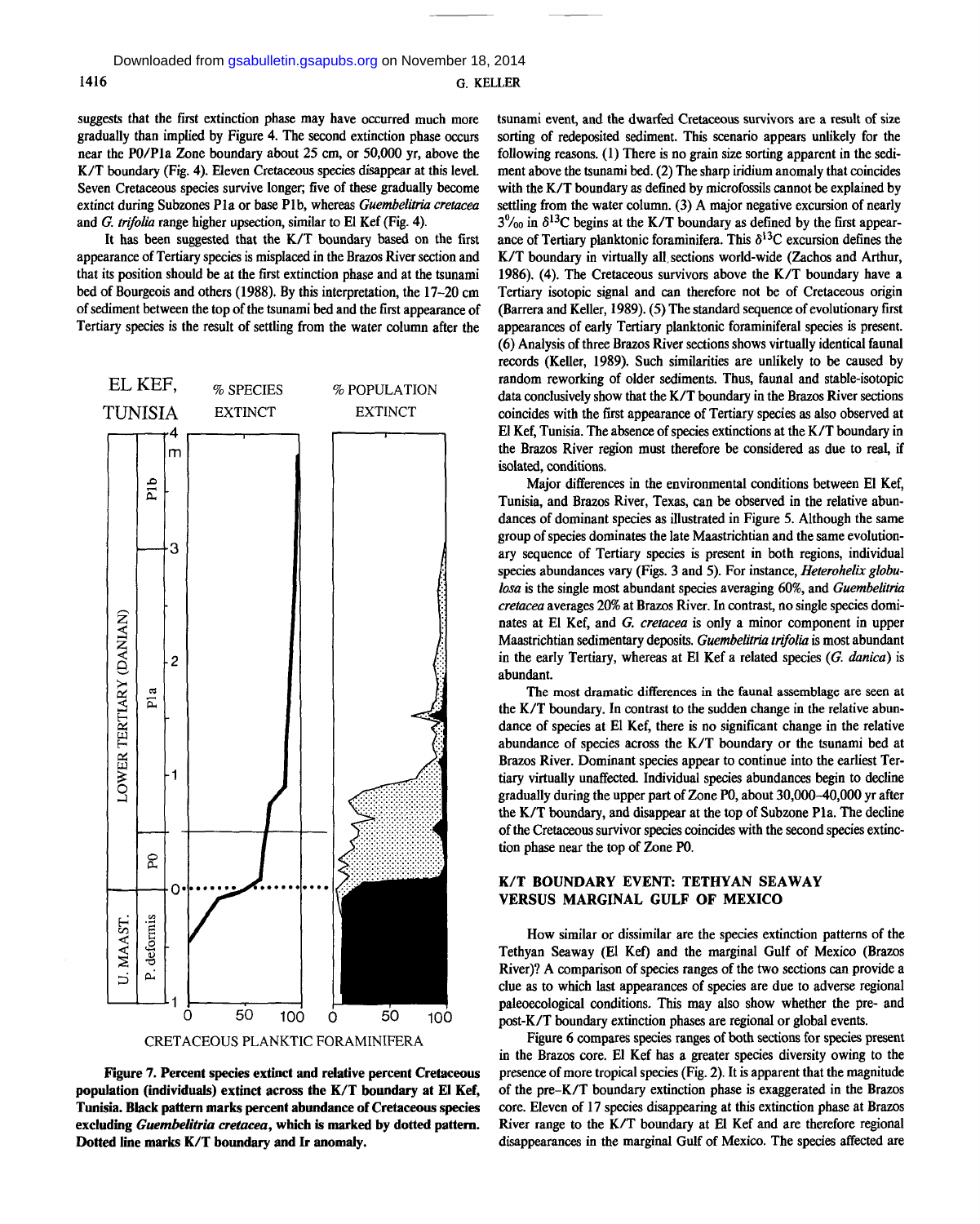#### Downloaded from [gsabulletin.gsapubs.org](http://gsabulletin.gsapubs.org/) on November 18, 2014

#### **EXTENDED PERIOD OF EXTINCTIONS ACROSS CRETACEOUS/TERTIARY BOUNDARY 1417**



**Figure 8. Percent species extinct and relative percent Cretaceous population (individuals) extinct across the K/T boundary at Brazos River, Texas. Black pattern marks percent abundance of Cretaceous species excluding** *Guembelitria cretacea,* **which is marked by dotted pattern. Dotted line marks K/T boundary. Macrofossil extinction data at Braggs, Alabama, is from Jones and others (1987).** 



 $\mathbf{A}$ 

 $12$ 

 $11$ 

 $45$ 

 $14$ 9

 $13$ 

83

and *P. costulata)* range higher upsection at El Kef. The species affected during this extinction phase are largely small biserial heterohelicids and psuedoguembelinids as well as two rugoglobigerinids *(R. rugosa, R. hexacamerata,* Fig. 4). All of these species are isotopically light or surface dwellers (Boersma and Shackleton, 1981).

#### **SPECIES EXTINCTIONS VERSUS ABUNDANCE CHANGE**

The two parameters of faunal change, species extinctions and abundance fluctuations in the dominant species groups, record different sensitivities to environmental change. Extinction generally occurs when a species is weakened and represented by relatively few individuals  $\left\langle \langle 2\% \rangle \right\rangle$  in the foraminiferal population as seen at El Kef and Brazos River (Keller, 1988a, 1989). If no preservational bias is assumed, minor environmental oscillations in temperature, salinity, nutrient level, or niche competition may lead to the extinction of such species. With few exceptions, the extended K/T boundary extinctions affected such weakened species. Their demise greatly reduced species diversity. Nonetheless, because of their low combined relative abundance, their decline had little effect on the over-all foraminiferal population. In contrast, changes in the abundance of dominant species generally reflect major environmental perturbations, which do not necessarily coincide with species extinction episodes.

Figures 7 and 8 illustrate the timing and rate of Cretaceous species extinctions across the K/T boundary and the percent individuals in the total foraminiferal population lost owing to their demise. The two curves are significantly different, reflecting immediate environmental effects (species extinctions) and major environmental perturbations. Both El Kef and Brazos River sections show a major pre-K/T boundary reduction in species diversity. Although 30%-40% of the species become extinct, the effect on the over-all number of individuals in the foraminiferal population is minimal, with a reduction of only 5%-10% (Figs. 7 and 8). The pre-K/T boundary extinction phase also appears to have been the major extinction event among macrofossils. Hansen and others (1984) reported a major decline in the macrofauna of Brazos River beginning with a molluscan extinction 50 cm below the K/T boundary and continuing through the early Paleocene. Jones and others (1987) reported a species reduction

largely tropical to subtropical open-ocean forms: *Globotruncana area, G. conica, G. duwi, G. stuarti, Racemiguembelina powelli, Pseudotextularia deformis, Pseudoguembelina punctulata, P. palpebra, Planoglobulina bra*zoensis, Rugoglobigerina scotti, R. robusta. The six species extinct below the boundary in both regions are *Planoglobulina carseyae ss, Pseudotextularia elegans, Rugoglobigerina reicheli, Globotruncana aegyptiaca, Globigerina monmouthensis,* and *Globigerinelloides multispina.* 

These data imply that a significant pre-K/T boundary extinction phase occured in both regions, with 13 species extinct at El Kef (Fig. 2), 6 species extinct at Brazos River, and an additional 11 species disappearing early in the latter section owing to regional adverse conditions. The cause for this extinction phase appears to be gradual environmental changes, including a shallowing sea level (Keller, 1988b; Peypouquet and others, 1986; Jones and others, 1987; Brinkhuis and Zachariasse, 1988) and a cooling of surface-water temperatures (Jones and others, 1987; Stott and Kennett, 1988; Keller and Lindinger, 1989). The shallower depth (100-150 m) at Brazos River as compared to El Kef (250-350 m) may be responsible for the early disappearance of 11 species in the Brazos River region.

The absence of K/T boundary species extinctions at Brazos River suggests either that there was no major environmental change associated with this event in the marginal Gulf of Mexico or that the remaining Cretaceous species were generalists able to survive the environmental perturbations. The latter interpretation is more likely because the same species group also survived at El Kef.

Both El Kef and Brazos River sections indicate a post-K/T boundary extinction episode at or near the Zone PO/Pla boundary. This extinction episode appears slightly later at El Kef. A diachronous first appearance of *Globigerina eugubina* may account for this discrepancy. Nine species disappear at this extinction phase at Brazos River, but two of these *(H. striata*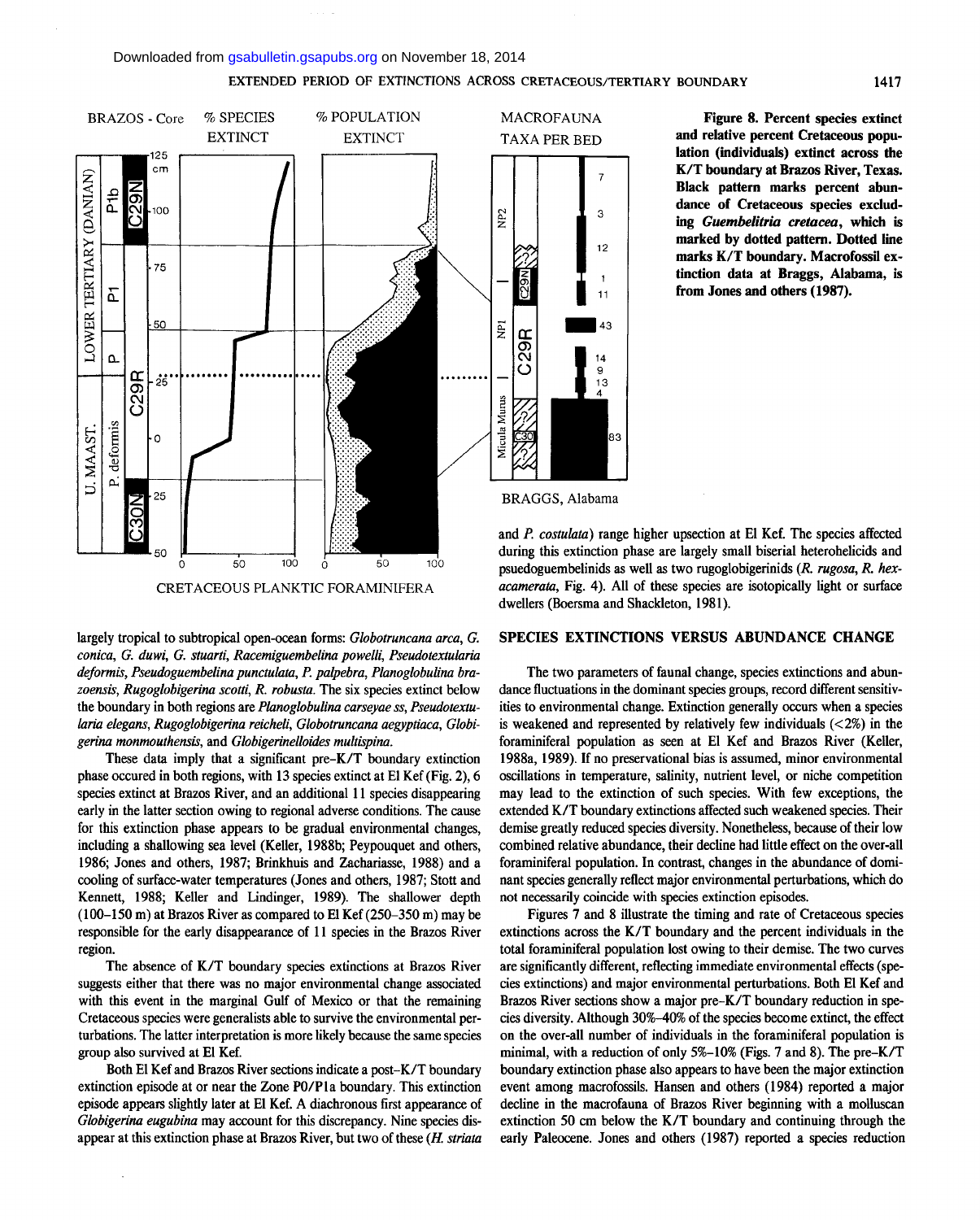from 83 to 4 species in the lowermost part of Chron C29R in the Braggs, Alabama, section, which correlates to the same chron interval and foraminiferal extinction phase at Brazos River (Fig. 8).

At the K/T boundary at El Kef, a further species reduction of 26% is accompanied by a dramatic reduction in the number of individuals of Cretaceous foraminifers to less than 5%, except for *G. cretacea* (Fig. 7). This opportunistic species is relatively unsuccessful during the late Maastrichtian, but its population blooms during the earliest Tertiary. With its expansion, the Cretaceous population dominated by one species survives up to the post-K/T boundary extinction phase. At this time, *G. cretacea*  abundance declines rapidly and Tertiary species ascend to dominance. A small increase in the Cretaceous population at 1.5 m (sample 572) appears to be due to reworking.

At Brazos River, the patterns are different largely because there are no K/T boundary species extinctions, and Cretaceous survivors continue their dominance through much of Zone PO (Fig. 8). The post-K/T extinction phase and species abundance decline appear coeval at Brazos River and El Kef. The discrepancy in zonation may be due to a diachronous first appearance of *G. eugubina.* 

#### **DISCUSSION**

The data presented herein show a major global pre-K/T boundary species extinction phase beginning about 310,000 yr before the K/T boundary and affecting planktonic foraminifera and macrofossils. The dominant species group (heterohelicids, pseudoguembelinids, guembelinids) is not significantly affected. The extinct and disappearing species are primarily large, complex, ornate, tropical to subtropical deeper-water dwellers. In contrast, the dominant species are largely small, primitive, subtropical to temperate surface-water dwellers with little shell ornamentation. This selective elimination of tropical deep-water dwellers is likely to have been caused by a sea-level drop accompanied by cooler temperatures. There is strong evidence for a late Maastrichtian sea-level lowering at El Kef (Peypouquet and others, 1986; Keller, 1988b; Brinkhuis and Zachariasse, 1988), Brazos River, and Braggs, Alabama (Jones and others, 1987). Stable-isotope data indicate a cooling trend at El Kef (Keller and Lindinger, 1989), at Braggs (Jones and others, 1987), and in high-latitude deepsea sections, (Stott and Kennett, 1988; Barrera and Huber, 1989).

The post-K/T boundary extinction phase also appears to be of global extent. Species extinctions occur among the less robust subtropical to temperate species. The primitive, smaller, temperate Cretaceous species survive longer. Their populations, however, decline rapidly during this extinction phase. The cause for the post-K/T boundary extinction phase is most likely the long-term accumulated effect of environmental changes including continued sea-level lowering, global cooling, and the long-term effects of a possible K/T boundary bolide impact. The disappearance of the last Cretaceous survivors in Subzones Pla and Plb about 200,000 to 300,000 yr after the K/T boundary appears largely due to niche competition in a rapidly diversifying Tertiary population.

The absence of a significant K/T boundary imprint on planktonic foraminiferal faunas at Brazos River remains a puzzle. It suggests that if there was a bolide impact, the effect was more severe in open-ocean environments than in shallow continental-shelf regions; only 26% of the species disappear at the boundary and iridium anomaly at El Kef. It also implies that the effect of a bolide impact was not of global extent. Moreover, if K/T boundary extinctions were caused by a global decrease in solar radiation due to impact-generated dust in the atmosphere then, why were faunas in the marginal Gulf of Mexico not affected?

The continental-shelf faunal data prompt a re-evaluation of the current impact and volcanism theories. How well does each theory explain the observed faunal record? Clearly, the extended period of species extinctions across the K/T boundary cannot be explained by a bolide impact. Nevertheless, the K/T boundary extinctions at El Kef and the associated geochemical changes imply a catastrophic and geologically instantaneous event that may be best explained by a bolide impact. This implies, however, that the effect of the impact was of more limited scope than generally assumed and that the size of the bolide may have been overestimated. There is growing evidence that suggests that the Manson crater of Iowa may represent the K/T boundary impact structure (Izett, 1987; Hartung and others, 1988).

The volcanism theory is less specific in its timing and effect on flora and fauna than the impact theory and is therefore more difficult to test. Nevertheless, it appears to fare better in explaining the extended period of extinctions. For a general discussion and overview of this topic, the reader is referred to Officer and others (1987). The volcanism scenario proposes a period of intense volcanic activity associated with volatile emissions leading to acid rain and global cooling. The acid rain causes a reduction in the alkalinity and pH of surface oceans that could explain the observed decrease in surface-water productivity and carbonate dissolution at depth. These combined effects coupled with a sea-level regression could explain the selective nature of species extinctions; however, the volcanism theory is not specific as to why a drop in surface productivity should occur exactly at the K/T boundary. One would expect an extended period of volcanism coupled with acid rain to show a more gradual effect. One would also expect more intense volcanism to be associated with each extinction phase.

Neither the impact nor the volcanism scenario is entirely satisfactory to explain the observed K/T boundary phenomena in continental-shelf sections. It is unlikely, however, that a single catastrophe was the sole cause for the extended period of extinctions. Perhaps multiple unrelated causes should be considered, including a sea-level regression, global cooling, a K/T boundary impact of limited effect, and extensive volcanism. There is evidence for each of the above; however, their interrelationship is unclear.

#### **CONCLUSIONS**

1. An extended period of species extinctions spans the K/T boundary from about 300,000 yr below to 200,000-300,000 yr above the boundary in the shallow continental-shelf sections of El Kef, Tunisia, and Brazos River, Texas.

2. Apart from the K/T boundary, there are two distinct extinction episodes beginning about 300,000 yr below the boundary and at about 50,000 yr above the boundary.

3. Cretaceous/Tertiary boundary extinctions at El Kef affect only 26% of the planktic foraminiferal species; 29% disappear earlier 11% disappear 15 cm above the K/T boundary, 18% disappear at the extinction phase near the Zone PO/Pla boundary, and the remaining Cretaceous survivors disappear gradually between 150,000 and 300,000 yr after the K/T boundary.

4. There are no species extinctions or measurable faunal changes associated with the K/T boundary in the Brazos River sections.

5. Species extinctions are selective, affecting large, ornate, tropical to subtropical deeper-water dwellers first and small, primitive, nonornate, subtropical to temperate surface-water dwellers last. This selectivity in extinctions is likely caused by a late Maastrichtian sea-level regression and global cooling.

6. The pattern of selective extinctions over an extended time period and absence of extinctions at the K/T boundary in the marginal Gulf of Mexico is not entirely compatible with either impact or volcanism theories.